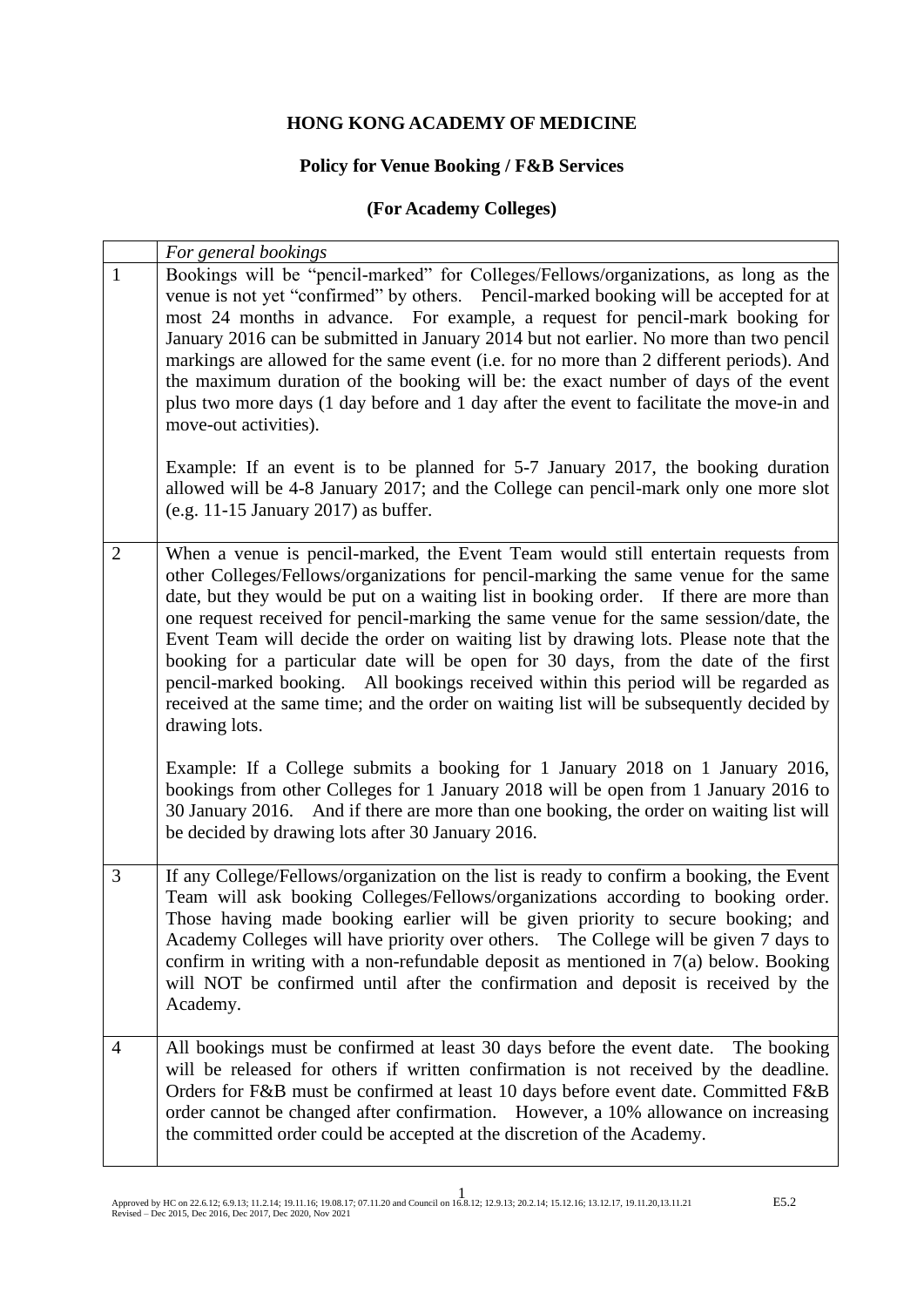| 5      | Set-up and rehearsal time must be included in the booking. For rehearsals taking place<br>in the session immediately before the event on the same day, no rental will be charged<br>on condition that no technician is needed. For rehearsals taking place on days other<br>than the day of event, or rehearsals needing technicians to stand by, full rentals will be<br>charged.<br>A minimum of 4-hour setup time is required to change settings at the same venue for<br>different activities. Request for change of settings in less than 4 hours will only be<br>allowed subject to the availability of resources and extra fee for additional labour<br>services will be quoted and applied. Such request is required to be made at least 14 days<br>in advance of the event. A levy (50% of extra fee) will be charged if the request is<br>cancelled with less than 14 days' notice.                                                                                                                                                                                                                                                                                                                         |
|--------|-----------------------------------------------------------------------------------------------------------------------------------------------------------------------------------------------------------------------------------------------------------------------------------------------------------------------------------------------------------------------------------------------------------------------------------------------------------------------------------------------------------------------------------------------------------------------------------------------------------------------------------------------------------------------------------------------------------------------------------------------------------------------------------------------------------------------------------------------------------------------------------------------------------------------------------------------------------------------------------------------------------------------------------------------------------------------------------------------------------------------------------------------------------------------------------------------------------------------|
| 6      | The "confirmed booking" can be changed for a maximum of two times (for change of<br>date only; and the new booking date must be within 180 days after the original booking<br>date; and the rentals will be subject to the rates prevailing at the new event date).<br>Change cannot be made within 30 days prior to the booking/re-booking date.                                                                                                                                                                                                                                                                                                                                                                                                                                                                                                                                                                                                                                                                                                                                                                                                                                                                     |
| $\tau$ | Cancellation and change of booking after confirmation will be subject to the following<br>penalties:-<br>(a) 50% of total rental of original booking should the booking be cancelled after<br>signing of the confirmation, or be changed to other dates not falling in the zone<br>as mentioned in (6) above;<br>(b) 100% of total rental of booking should the booking be cancelled within 30 days<br>prior to the event date;<br>(c) 100% of total rental of booking and 100% of the payment for the ordered F&B<br>should the booking be cancelled within 10 days prior to the event date;<br>For activities that need to be cancelled due to Force Majeure events*, there will be no<br>penalty for rental. The event can either be cancelled or be postponed to a date which<br>must be within 90 days from the original event date subject to availability of venues.<br>However, the ordered F&B will be charged at 70% of the committed price if the F&B<br>are not cooked and consumed.<br>which by the exercise of due diligence of the relevant party could not be expected to have overcome: acts<br>of God; fire; typhoon (signal No. 8 or above); black rainstorm; explosion of any kind; riot or civil |
| 8      | commotion; terrorist attack or threats thereof; failure or neglect of any person supplying electricity, gas or<br>water, strikes of workers or other labour disputes or difficulties or anything done or not done as a result;<br>or any other extraordinary event not within the control of the relevant party.<br>Colleges can use the rooms on 1/F, 2/F, 5/F and 9/F free of charge provided they are<br>used for College examinations and examination trial run (including conjoint<br>examinations). But there will be an administrative fee (per day of use). To avoid<br>interference, the examination rooms on 5/F can be used by only one College at a time.<br>Colleges should inform the Academy as soon as practical when the booked rooms are no<br>longer needed, so that it could be released for use by others. Colleges may be charged<br>for full rental as penalty should they fail to inform the Academy when the examination<br>has been cancelled.                                                                                                                                                                                                                                              |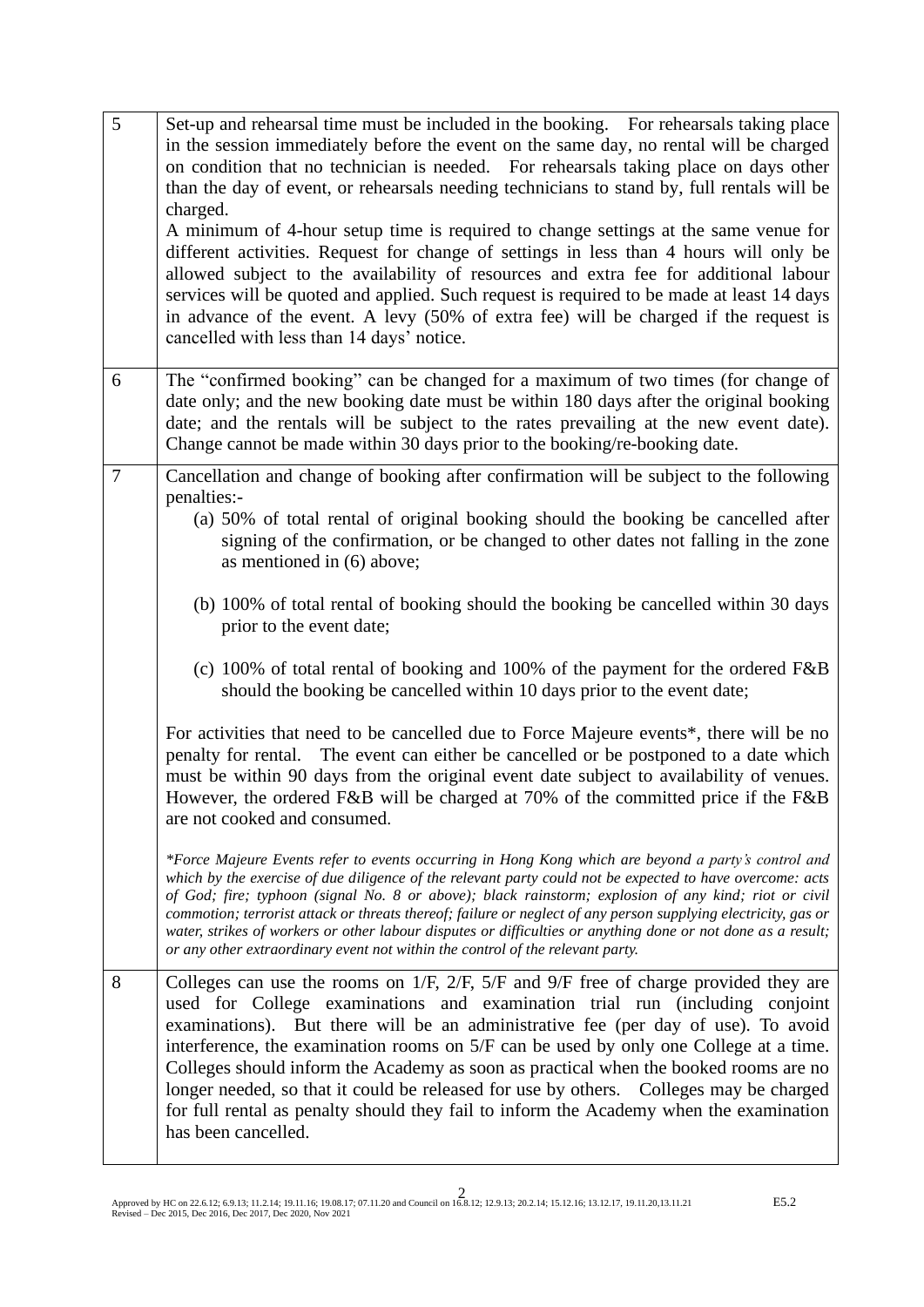|    | While Colleges can request to use rooms on $2/F$ for examinations, rooms will be<br>assigned by the Academy on "sufficient for use" basis. Examinations held at other<br>venues will be subject to normal rentals and booking conditions.                                                                                                                                                    |
|----|----------------------------------------------------------------------------------------------------------------------------------------------------------------------------------------------------------------------------------------------------------------------------------------------------------------------------------------------------------------------------------------------|
|    | College bookings for FYSK Rooms 1-2 and James Kung Room (2/F), Rooms 903-4 (9/F)<br>(for committee meetings; free of charge)<br>College bookings for Banquet Rooms 1-2 $(3/F)$ (for committee meetings on weekdays;<br>free of charge)                                                                                                                                                       |
| 9  | The rooms will be provided free of charge on conditions that they are for examinations<br>and committee (including council, committees, subcommittee, specialty boards, working<br>groups) meetings only. Rental will be charged at normal college rates if the rooms are<br>used for other purposes, e.g. seminars, press conference.                                                       |
| 10 | The rooms will be in meeting set-up as it normally be. To cover additional labour cost,<br>requests for other kind of set-up will be subject to payment of a set-up fee to be decided<br>by the Academy from time to time. Colleges must reinstate the set-up to its original<br>state if they have changed the set-up by themselves. Otherwise, the set-up fee will<br>apply.               |
| 11 | To help save energy, Colleges are kindly requested to help switch off lighting and<br>air-conditioning when they finish meetings.                                                                                                                                                                                                                                                            |
| 12 | Colleges should inform the Academy at least 1 month before the booked date if the room<br>is no longer needed. For booking cancelled with less than 1 month's notice, or when<br>the room has been booked but finally not been used, the Academy will charge full rental<br>(at College rate) when this happens more than 3 times in the same year.                                          |
|    | On-site services                                                                                                                                                                                                                                                                                                                                                                             |
| 13 | For venue bookings involving conferment and ceremonies, the on-site staff would assist<br>in matters relating to venue and AV set-up but not other matters (such as looking for<br>members of stage party and lining up for procession on spot). Colleges requesting<br>additional staff to look after the procession will be charged, subject to availability of the<br>requested staff.    |
| 14 | For venue bookings of RRS Hall at 1/F and the two lecture theatres at G/F, it is the<br>standard provision that lighting, air-conditioning, on-site technical support will be<br>available half an hour before the commencement time of the event. A service fee will be<br>quoted and charged if the said provision is required to be available at a time earlier than<br>the standard one. |
|    | Overrun hours                                                                                                                                                                                                                                                                                                                                                                                |
| 15 | For events that finish after the rented session hours, the College/organizer would be<br>charged for overrun hours from the $2nd$ hour onwards (pro-rata rental of venue at the<br>standard session rates; there will be an additional surcharge of 10% on the overrun<br>charges if the function overruns for more than 2 hours).                                                           |
|    | General                                                                                                                                                                                                                                                                                                                                                                                      |
| 16 | (a) The Academy always aims to fulfil requests from Colleges as far as possible but                                                                                                                                                                                                                                                                                                          |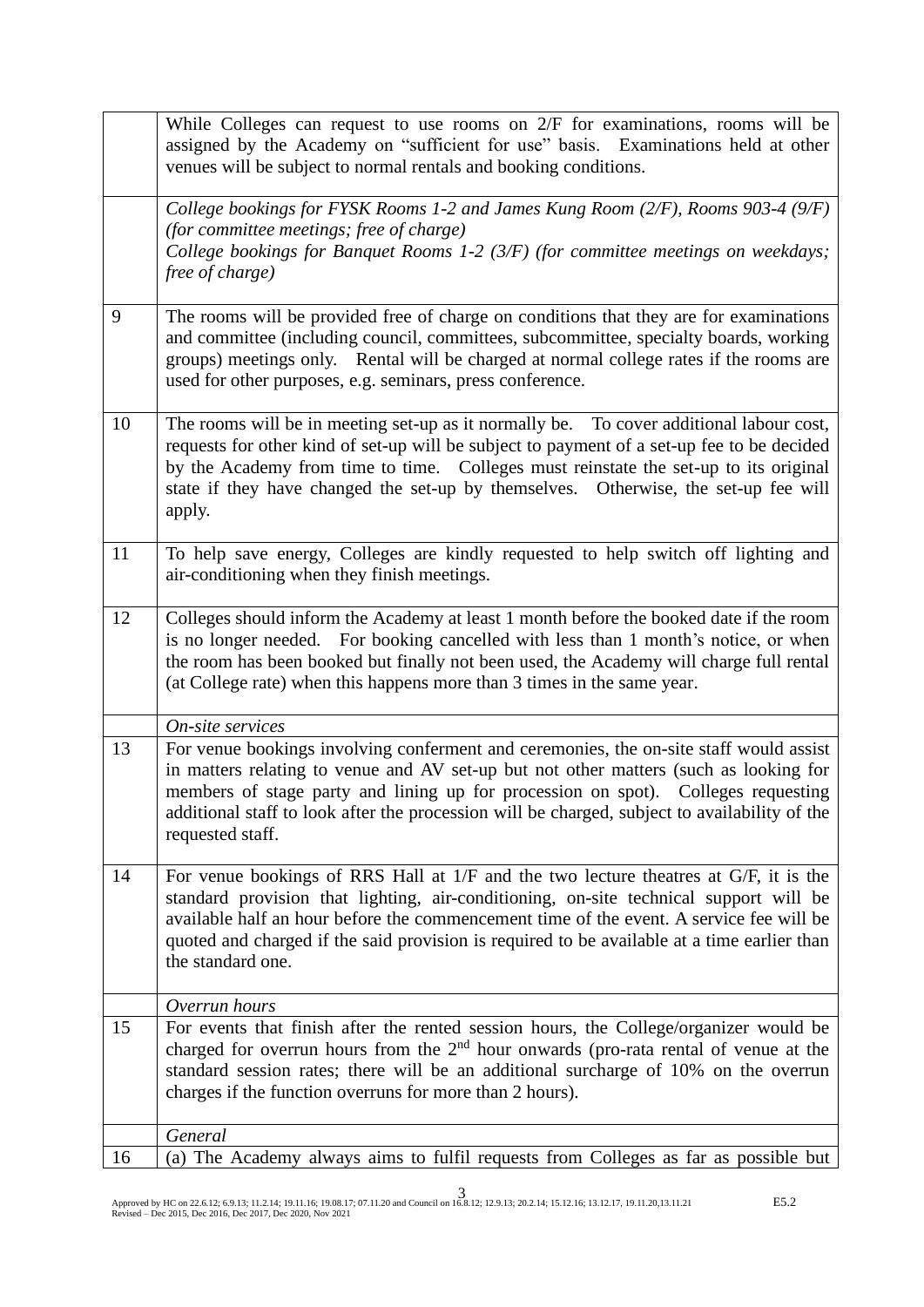| would take into account of different operational needs in the Building (e.g. regular /<br>emergency maintenance). The Academy may ask for clarification / justification / |
|---------------------------------------------------------------------------------------------------------------------------------------------------------------------------|
| other additional information from the booking party to facilitate the process of                                                                                          |
| booking confirmation. Colleges are required to co-operate with the Academy in such                                                                                        |
| cases.                                                                                                                                                                    |
|                                                                                                                                                                           |
| (b) Misuse or abuse of venue booking policy is prohibited. Misuses or abuses, if                                                                                          |
| substantiated will be reported to the Acedemy's House Committee, Additional and                                                                                           |

- substantiated, will be reported to the Academy's House Committee. Additional, and specific measures could be imposed to rectify the situation.
- (c) The Academy reserves the right and has the final discretion in the approval of use of venue facilities. In case of disputes or disagreement on the arrangement, the concerned party may raise it to the Secretariat for clarification / explanation. The matter, if not resolved at operational level, will be referred to the House Committee / Council.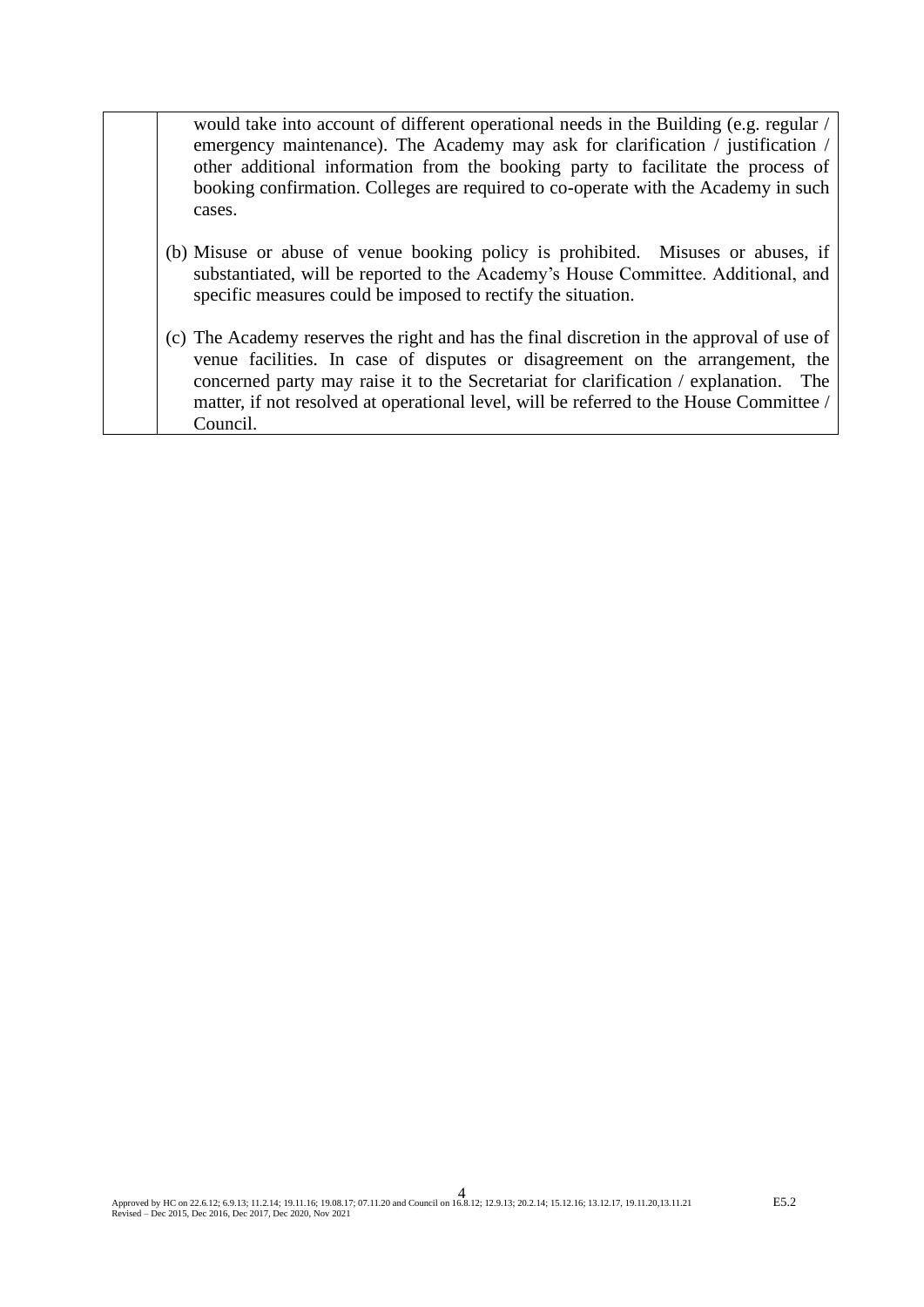### **HONG KONG ACADEMY OF MEDICINE**

### **Policy for Venue Booking / F&B Services (Other Organizations)**

|                | For general bookings                                                                                                                                                                                                                                                                                                                                                                                                                                                                                    |
|----------------|---------------------------------------------------------------------------------------------------------------------------------------------------------------------------------------------------------------------------------------------------------------------------------------------------------------------------------------------------------------------------------------------------------------------------------------------------------------------------------------------------------|
| $\mathbf{1}$   | Bookings will be "pencil-marked" for other organizations, as long as the venue is not yet<br>"confirmed" by others. Pencil-marked booking will be accepted for at most 30 days <sup>+</sup> in<br>advance.                                                                                                                                                                                                                                                                                              |
|                | +For medical organizations, pencil-marked booking will be accepted for at most 9 months in advance. For<br>government and statutory bodies, pencil-marked booking will be accepted for at most 1 year in advance.                                                                                                                                                                                                                                                                                       |
|                | Between January and August in a year, pencil-marked booking from any organizations will be accepted<br>for at most 9 months in advance.                                                                                                                                                                                                                                                                                                                                                                 |
|                | If the event is an international conference, the organization can apply for exemption of this rule. The<br>House Committee will consider approval case by case.                                                                                                                                                                                                                                                                                                                                         |
| $\overline{2}$ | When a venue is pencil-marked, the event team would still entertain requests from<br>Colleges/Fellows/organizations for pencil-marking the same venue for the same date,<br>but they would be put on a waiting list in booking order. If there are more than one<br>request received on the same day for pencil-marking the same venue for the same<br>session/date, the event team will decide the order on waiting list by drawing lots.                                                              |
| 3              | If organization is ready to confirm a booking, the event team will ask booking<br>Colleges/Fellows/organizations according to booking order. Those having made<br>booking earlier will be given priority to secure booking; and Academy Colleges will<br>have priority over other organizations. The organization, if on the top of the list, will<br>be given 7 days to confirm in writing, subject to a payment of non-refundable deposit<br>(40% of total rental).                                   |
| $\overline{4}$ | All bookings must be confirmed at least 10 days before the event date, subject to a<br>payment of non-refundable deposit (40% of total rental). The booking will be released<br>for others if written confirmation is not received by the deadline.                                                                                                                                                                                                                                                     |
| 5              | Set-up and rehearsal time must be included in the booking. For rehearsals taking place<br>in the session immediately before the event on the same day, no rental will be charged<br>on condition that no technician is needed. For rehearsals taking place on days other<br>than the day of event, or rehearsals needing technicians to stand by, full rentals will be<br>charged                                                                                                                       |
|                | A minimum of 4-hour setup time is required to change settings at the same venue for<br>different activities. Request for change of settings in less than 4 hours will only be<br>allowed subject to the availability of resources and extra fee for additional labour<br>services will be quoted and applied. Such request is required to be made at least 14 days<br>in advance of the event. A levy (50% of extra fee) will be charged if the request is<br>cancelled with less than 14 days' notice. |
| 6              | Orders for F&B must be confirmed at least 10 days before event date. Committed<br>F&B order cannot be changed after confirmation. However, a 10% allowance on                                                                                                                                                                                                                                                                                                                                           |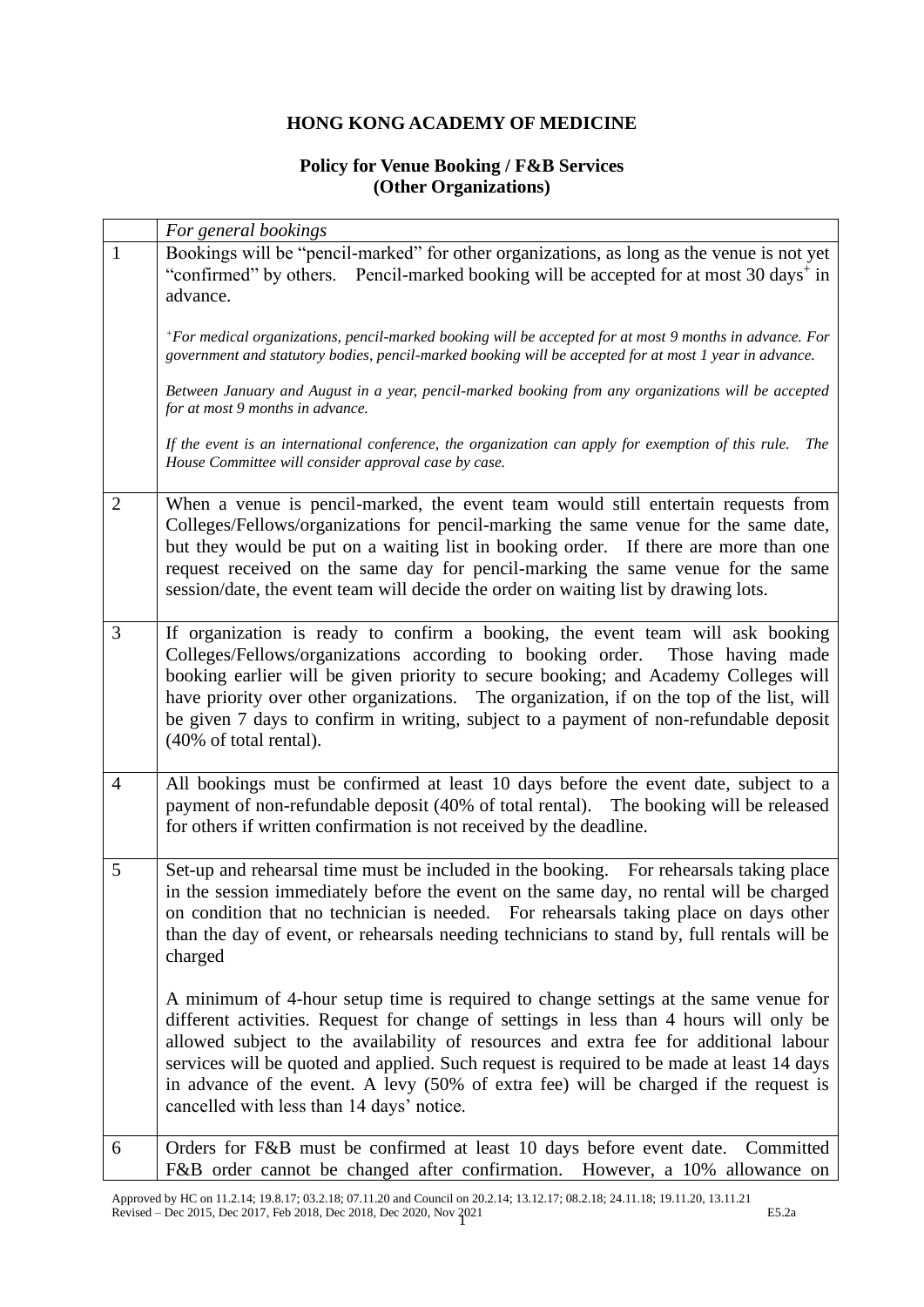|   | increasing the committed order could be accepted at the discretion of the Academy.                                                                                                                                                                                                                                                                                                                                                                                                                                                                                                                                                           |
|---|----------------------------------------------------------------------------------------------------------------------------------------------------------------------------------------------------------------------------------------------------------------------------------------------------------------------------------------------------------------------------------------------------------------------------------------------------------------------------------------------------------------------------------------------------------------------------------------------------------------------------------------------|
| 7 | Cancellation and change of booking after confirmation will be subject to the following<br>penalties:-                                                                                                                                                                                                                                                                                                                                                                                                                                                                                                                                        |
|   | (a) 100% of total rental of booking should the booking be cancelled within 30 days<br>prior to the event date;                                                                                                                                                                                                                                                                                                                                                                                                                                                                                                                               |
|   | (b) 100% of total rental of booking and 100% of the payment for the ordered $F&B$<br>should the booking be cancelled within 10 days prior to the event date;                                                                                                                                                                                                                                                                                                                                                                                                                                                                                 |
|   | For activities that need to be cancelled due to Force Majeure events*, there will be no<br>penalty for rental. The event can either be cancelled or be postponed to a date which<br>must be within 90 days from the original event date subject to availability of venues.<br>However, the ordered F&B will be charged at full even if the F&B are not cooked and<br>consumed.                                                                                                                                                                                                                                                               |
|   | *Force Majeure Events refer to events occurring in Hong Kong which are beyond a party's control and<br>which by the exercise of due diligence of the relevant party could not be expected to have overcome: acts<br>of God; fire; typhoon (signal No. 8 or above); black rainstorm; explosion of any kind; riot or civil<br>commotion; terrorist attack or threats thereof; failure or neglect of any person supplying electricity, gas or<br>water, strikes of workers or other labour disputes or difficulties or anything done or not done as a result;<br>or any other extraordinary event not within the control of the relevant party. |
| 8 | For venue bookings of RRS Hall at 1/F and the two lecture theatres at G/F, it is the<br>standard provision that lighting, air-conditioning, on-site technical support will be<br>available half an hour before the commencement time of the event. A service fee will be<br>quoted and charged if the said provision is required to be available at a time earlier than<br>the standard one.                                                                                                                                                                                                                                                 |
|   | Overrun hours                                                                                                                                                                                                                                                                                                                                                                                                                                                                                                                                                                                                                                |
| 9 | For events that finish after the rented session hours, the Organizer would be charged for<br>overrun hours (pro-rata rental of venue at the standard session rates; there will be an<br>additional surcharge of 10% on the overrun charges if the function overruns for more<br>than 2 hours).                                                                                                                                                                                                                                                                                                                                               |